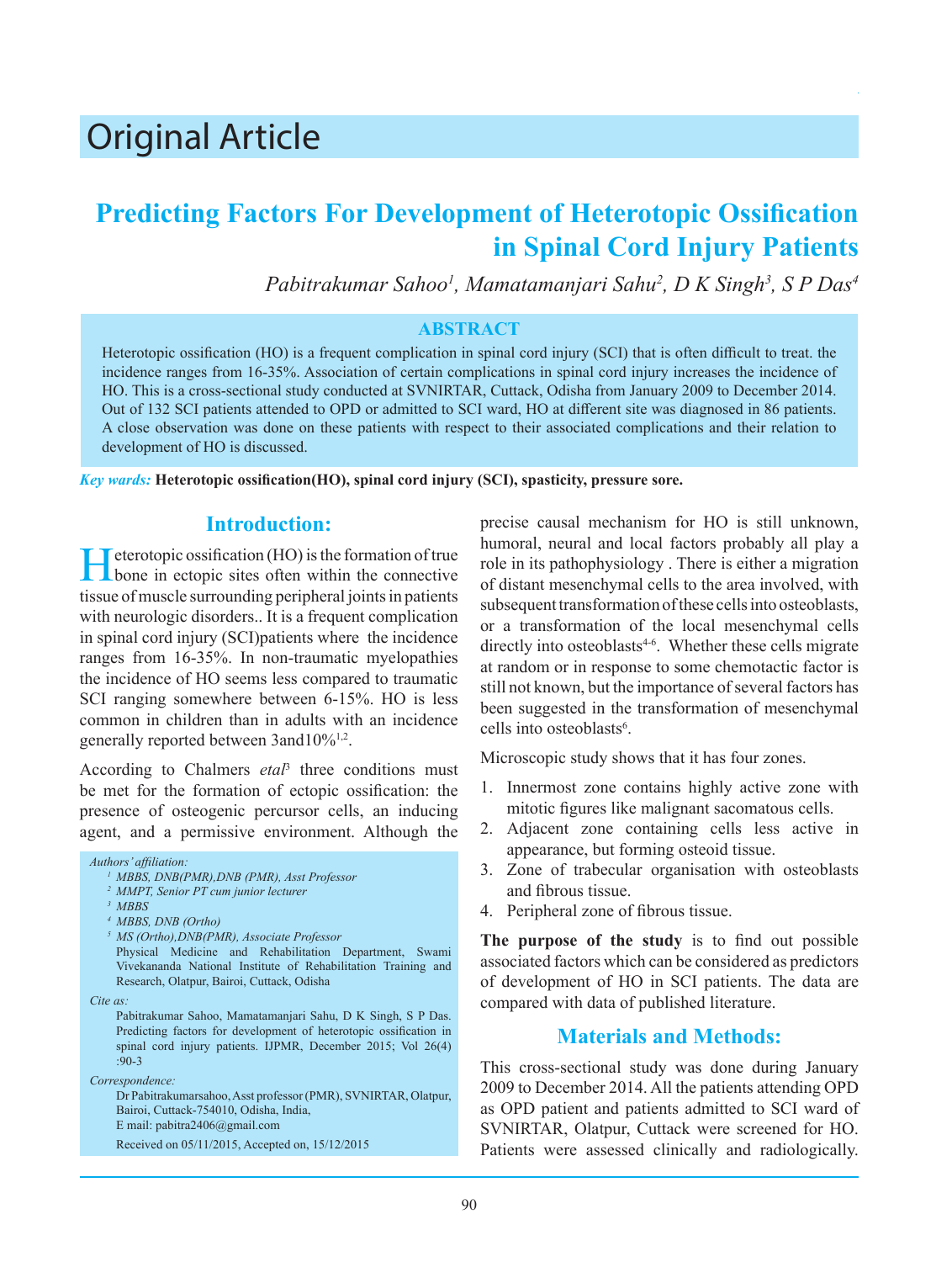Clinical diagnosis of HO was made in patients presented with unexplained, peri-articular swelling with local warmness, erythema, sometimes accompanied by a low-grade fever and pain in patients with incomplete lesion and sensory sparing, decreased joint range of motion to complete ankylosis of one or more large joints of body. X-ray of the affected joint was done to confirm the diagnosis. Radiological finding varies from an increased density of the peri-articular soft tissues to complete mature extra osseus cortical and trabecular new bone formation. Blood investigations like DC,TLC, ESR, CRP, serum alkaline phosphatase were done to support the diagnosis in radiological inconclusive cases and also to rule out conditions like infection, DVT or impending pressure ulcer.With these features, out of 132 SCI patients attended to OPD or admitted to SCI ward,HO at different site was diagnosed in 86 patients. Hence total no of patients included in the study were 86; 67(78%) were male and 19(22%) were female. Age group range 12-58 years with mean age of 32 years. Data were collected in relation to the following factors-

- Diagnosis of HO from day of injury
- Nature of lesion -- complete / incomplete
- Site of lesion -- cervical / thoracic / lumbar
- Surgery -- non-operated / spinal stabilisation surgery
- Pressure sore -- grading
- Urinary tract infection -- symptomatic/ asymptomatic
- Spasticity -- MAS grading
- Large joints affected



**Fig 1: Nature of Injury**

SCI patients with pressure sore of grade III and grade IV were included for data collection. As per European Urological Association criteria of diagnosing UTI, SCI patients presenting with fever, suprapubic pain, turbid urine, haematuria and leucocytes in urine of >40 leucocytes/mm3were included as symptomatic UTI.

Modified Ashworth scale was used for spasticity grading. Pressure sores present over various pressure bearing areas like sacrum, trochanter and ischium were graded by standard grading fixed by National Pressure Ulcer Advisory Panel(NPUAP).

#### **Results:**

Average duration of diagnosis of HO from date of injury is 5 and  $1/2$  months ranging from 2 months to 9 months. On clinical evaluation 54 cases(62.7%) showed complete injury and 32 cases(37.3%) showed features of incomplete injury (Fig 1). Radiological site of lesions are- cervical-31(36%); thoracic 49 (60%) and lumbar 6  $(7%)$  cases (Fig 2). 34 cases  $(39.5%)$  had undergone surgery for spinal fixation, 52 cases (60.5%) had not undergone any form of spinal fixation. Pressure sore of grades III and IV were present in 52 cases (60.5%). Eighty cases(93%) had indwelling catheter and 21cases (24%) of them had features of urinary tract infection. All the cases with HO presented with spasticity of different grade as per modified Ashoworth scale. Moderate to severe spasticity of MAS 2, MAS 3grade was marked in 56 cases (65%). HO was found around most of the large joints like hip in 48cases (56%) (Fig 3), knee 25cases (29%)(Fig 4) and around elbow in 13 cases $(15%)$  (Fig 5).



**Fig 2: Pattern of Injury**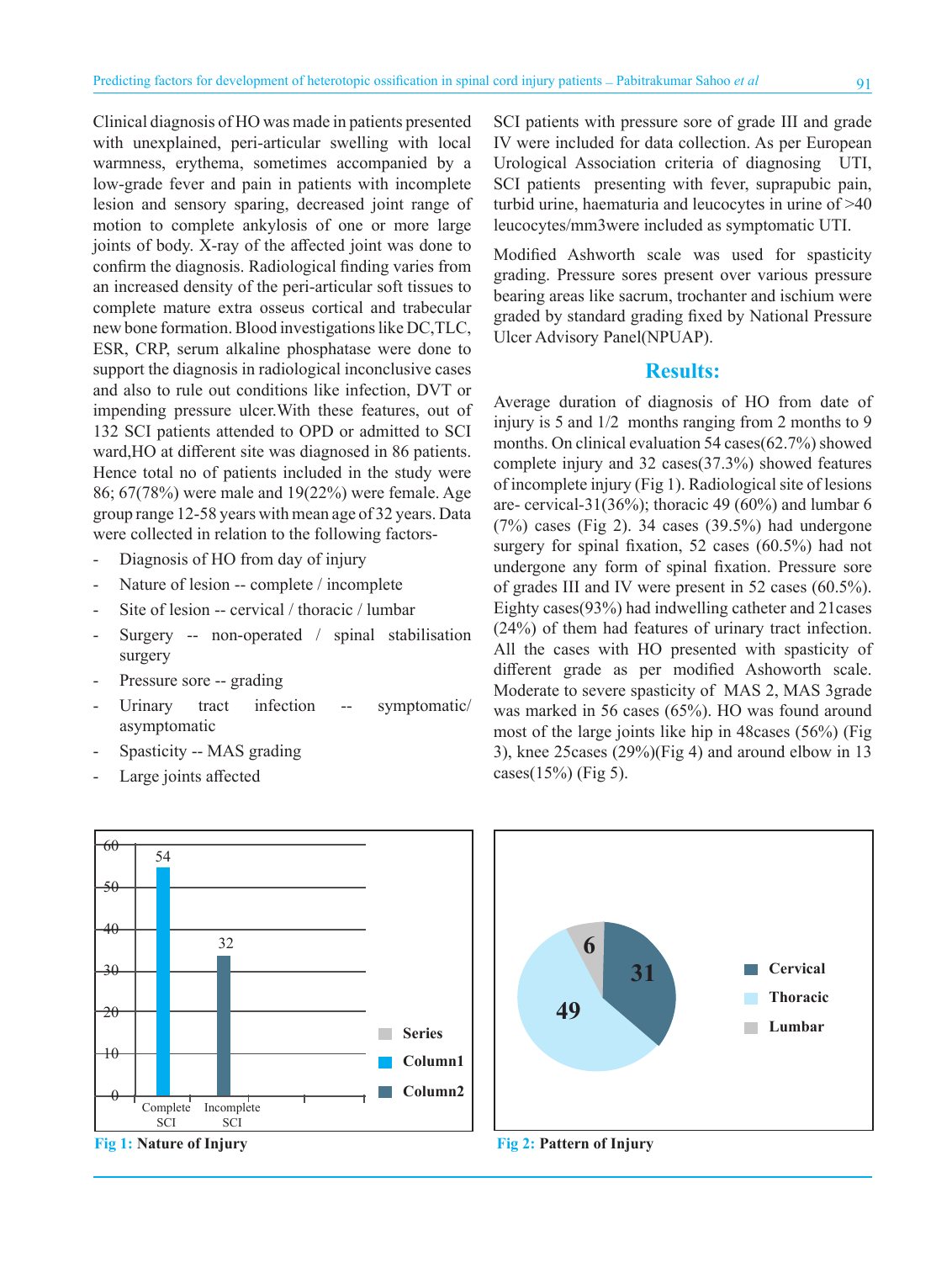

**Fig 3: Heterotopic Ossification Around Both Hip Joint Fig 4: Heterotopic Ossification Around Knee Joint**



**Fig 5: Major Joints of Body Involved with Heterotopic Ossification**

#### **Discussion:**

The clinical presentation of HO in SCI patients ranges from an incidental finding on x-ray to severe restriction of joint range of motion. Peri-articular swelling with red and induration of the part may be noticed due to interstitial oedema of the soft tissues in acute cases associated with low grade fever with local rise of temperature. In patients with sensory sparing, the first symptom may be pain in the affected area. Although HO may develop even several years after SCI, it is generally diagnosed between 1 and 6 months post-injury with a peak incidence at 2 months<sup>7-12</sup>. HO always occurs below the level of the SCI, most commonly at the hip (70- 97%)<sup>13-16</sup>, 56% of cases of HO was seen around hip in this study. Although Catz *etal* <sup>17</sup>. did not find a relationship between radiologically diagnosed HO and the severity of the motor deficits. Several authors have reported that complete transverse SCI is more commonly associated with HO than incomplete SCI. This study shows 54 cases (62.7%) of HO in complete spinal injury patients. SCI patients with lumbosacral or cauda equine lesion



less frequently reported with  $HO^{18}$  which is comparable with this study of 6 cases(7%). An area of soft tissue damage due to pressure ulceration with subsequent oedema may predispose to the development of HO 19; 60.5% of cases presenting with HO had pressure ulcer of grade III or grade IV. An infected urinary tract could serve as a source of antigenic material precipitating an immune response that triggers subsequent HO<sup>20</sup>. However this study shows only 24% cases HO had features of UTI although 97% cases had bladder with indwelling catheter. Controversy also exists regarding the possible association between HO and spasticity. In some studies HO is more commonly seen in SCI patients with spasticity and more extensively in those with severe spasticity<sup>21-23</sup>which is seen in  $65\%$  cases in this study.

### **Conclusions:**

Since the pathophysiology of HO is poorly understood, the only preventive treatment possible is the early identification and adequate treatment of the possible risk factors. With adequate nutrition and nursing management, the incidence of urinary tract infections, decubitus ulcers may be reduced, and thereby, the risk of developing HO. Although in the early literature, aggressive passive physiotherapy has been recommended to improve joint mobility and to counteract ankylosis in the case of contractures, it is now generally accepted that SCI patients profit from early, regular, and cautious joint mobilisation. More rigorous exercises with the risk of (micro) trauma to the peri-articular tissues better to be avoided. When gentle passive movements of the large peripheral joints are started and maintained from the day of the injury, the joint capsules are kept as supple as possible, muscles will not easily shorten and contractures will not readily develop, so that HO may be prevented.